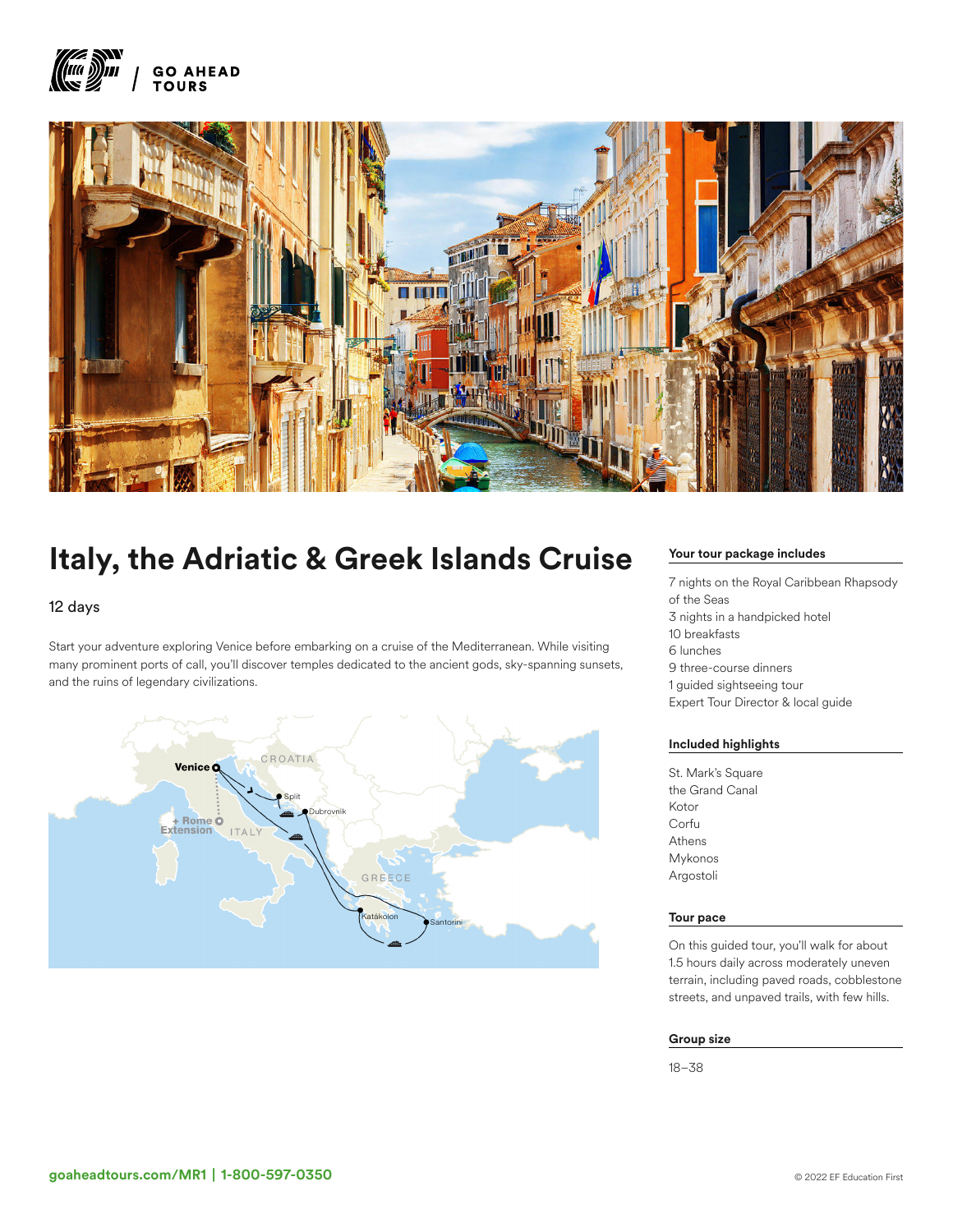# Italy, the Adriatic & Greek Islands Cruise

12 days

# Venice  $\rightarrow$  3 nights

#### Day 1: Travel day

Board your overnight flight to Venice today.

# Day 2: Arrival in Venice

*Included meals: dinner*

Welcome to Italy! Meet your Tour Director and fellow travelers at tonight's welcome dinner.

#### Day 3: Sightseeing tour of Venice

*Included meals: breakfast*

Admire historic churches, winding canals, and picture-perfect piazzas on a guided tour of the city known as the Queen of the Adriatic.

- Step into the iconic St. Mark's Square and enter St. Mark's Basilica
- View the stately Doge's Palace, built in the Venetian Gothic style in 1340
- Marvel at the Bridge of Sighs, the link between Doge's Palace and the New Prison
- See a glassblowing demonstration to learn about the city's most celebrated art

Enjoy a free afternoon in Venice or add an excursion.

+ Gondola Ride: Venice Canal Cruise

+ Private Gondola Ride: Canal Cruise for Two

# Overnight Cruise  $\rightarrow$  7 nights

# Day 4: Cruise embarkation

*Included meals: breakfast, dinner* Your cruise departs from Venice this afternoon. Board your ship, Rhapsody of the Seas, and settle into your stateroom.

#### Day 5: Kotor, Montenegro

*Included meals: breakfast, lunch, dinner* Make your way along the Adriatic coast to Montenegro. After docking in historic Kotor, spend a free afternoon strolling through the UNESCO-recognized city center.

#### Day 6: Corfu, Greece

*Included meals: breakfast, lunch, dinner* Cruise along the Ionian Sea to visit Corfu and spend free time exploring the charming Greek isle, which is home to the Paleokastritsa Monastery and Achilleion Palace.

#### Day 7: Athens, Greece

*Included meals: breakfast, lunch, dinner* Stop in Athens, the historic capital of Greece. Enjoy free time to visit citywide icons such as the Acropolis and the Plaka district.

#### Day 8: Mykonos, Greece

*Included meals: breakfast, lunch, dinner* Dock in Mykonos and explore the picturesque destination. Spend free time visiting the neighborhood of Little Venice and seeing the island's iconic windmills.

#### Day 9: Argostoli, Greece

*Included meals: breakfast, lunch, dinner* Head to Argostoli and enjoy free time to relax on Myrtos Beach or soak up the local culture at Saint Gerasimos Monastery.

#### Day 10: Day at sea

*Included meals: breakfast, lunch, dinner* Spend the day aboard the cruise ship, enjoying the ocean views as you travel back to Venice.

# **Venice**  $\rightarrow$  2 nights

### Day 11: Return to Venice

*Included meals: breakfast, dinner* Transfer to your hotel after disembarking in Venice. Then, enjoy a free day to explore the city or add an excursion. Later, celebrate your trip with your group at a farewell dinner. + Islands of the Venetian Lagoon: Burano & Torcello

#### Day 12: Departure

*Included meals: breakfast (excluding early morning departures)* Transfer to the airport for your flight home or continue on to explore Rome.